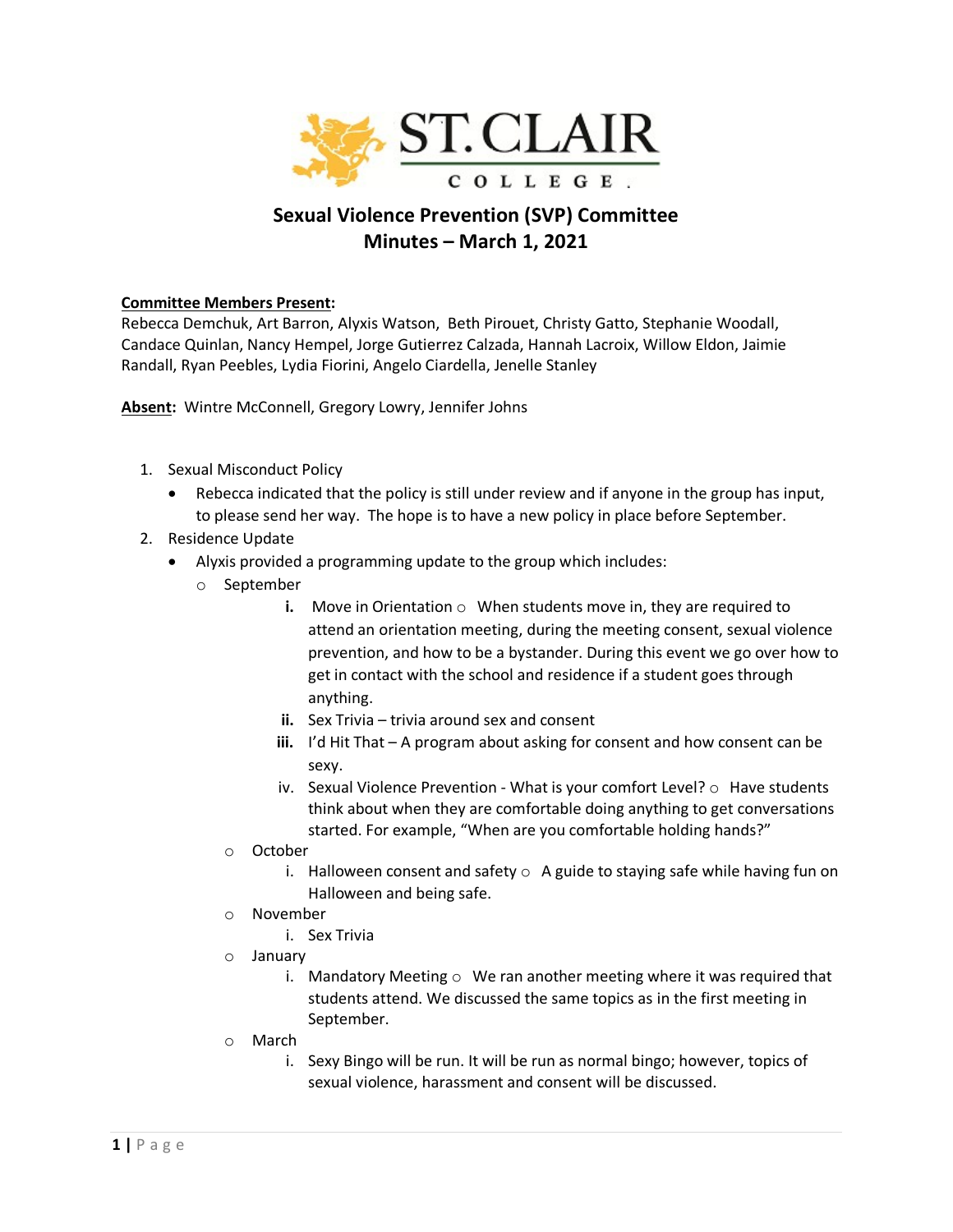- 3. SVP Student Group Update
	- Candace and Angelo reported on the survey a Valentine's Day contest that they ran for the student body.
	- Students were to answer ten multiple choice questions on consent, sexual violence and STI's for a chance to win a Valentine's Day dinner.

## **Data Points**

- An outstanding 115 students responding to the quiz
- 1 student awarded \$100 10/10 correct answers
- 1 student awarded \$50 9/10 correct answers
- 4 students had 9/10 entered a draw
- Median 6/10 with 34 students

## **Takeaways/Education Opportunities**

- Educate students on safe sex practices
- Run an educational campaign on consent (FRIES freely given, reversible, informed,
- enthusiastic, specific)
- Educate students on STI's (types outside of HIV)
- Most missed questions:
	- o Practicing safer sex includes which of the following. 17/115
	- o Consent should be 47/115
- Angelo provided a link to the contest to the group members.
- 4. TSI
- $\circ$  TSI now has one of their Directors to sit on the Student SVP team and they will work collaboratively on initiatives.
- o TSI will be running Sexy Bingo in March
- 5. Website Review/ Flowchart
	- Rebecca indicated that she added a link to the Sexual Violence Prevention page to the new "One-Stop Student Info" on the College web page.
	- The group reviewed a couple of flowcharts that Candace provided per our last meeting's discussion. The group agreed on which they preferred. Rebecca indicated that she would work on a St. Clair version for the next meeting. Beth and Nancy offer to assist.

# **Action Item: Rebecca will draft a St. Clair version of the flowchart for the next meeting, with the assistance of Beth and Nancy.**

- 6. Statistics Review (high level)
	- Between Beth and Art, they indicated six (6) disclosures since April of 2020. From a community perspective, community numbers of sexual assaults appear to be down, however, home based sexual assaults have increased during the pandemic.
- 7. Women's Campus Safety
	- $\circ$  Rebecca indicated that the College receives Women's Campus Safety funding annually and would like this group's feedback, from all campuses, on initiatives for safer campuses.